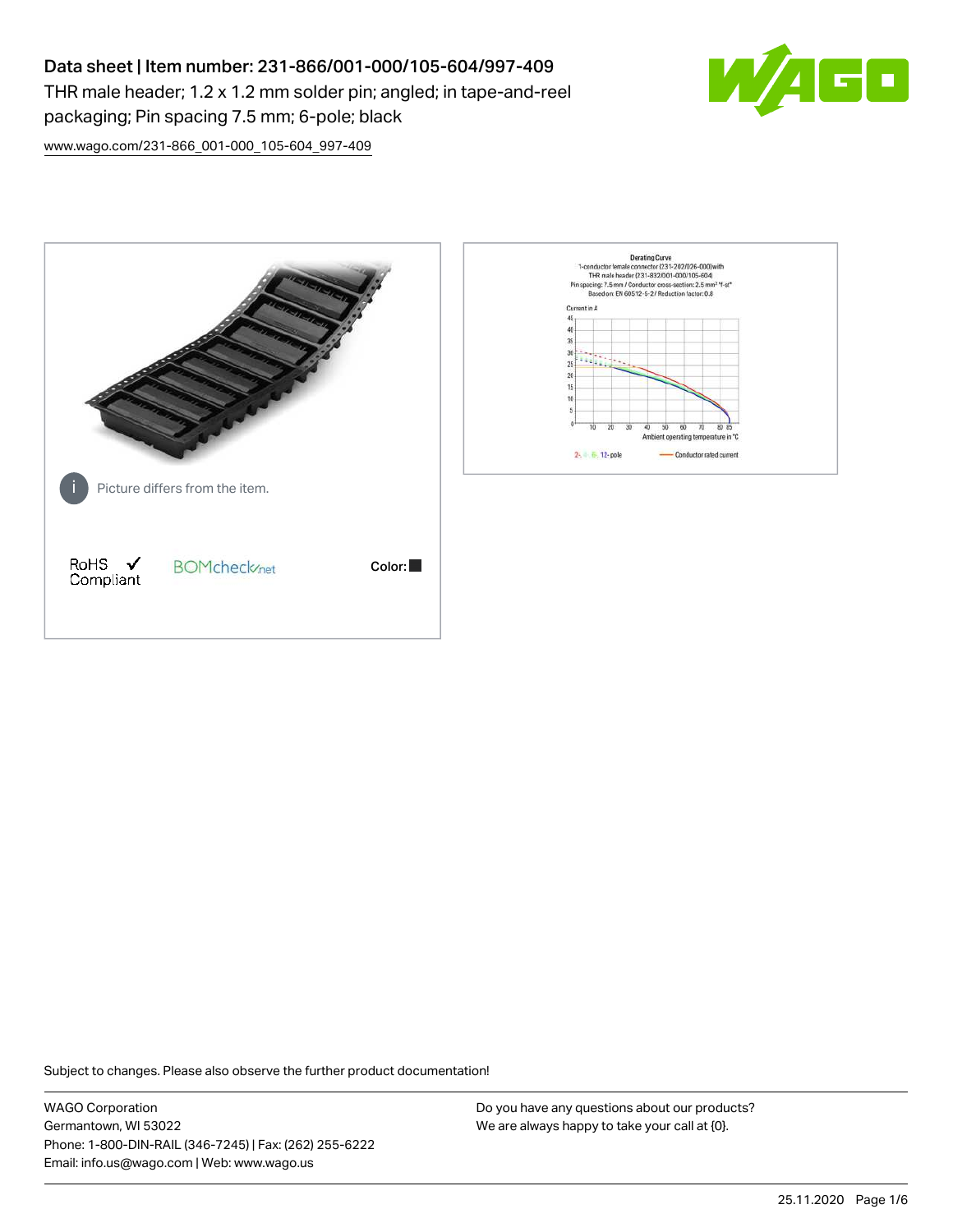



# Item description

- $\blacksquare$ THR male headers for reflow soldering in SMT applications
- $\blacksquare$ Available in tape-and-reel packaging for automated pick-and-place PCB assembly
- $\blacksquare$ 1.2 x 1.2 mm solder pins allow nominal current up to 16 A, enhancing stability of shorter headers
- $\blacksquare$ Also available in bulk packaging for manual placement
- $\blacksquare$ Male headers may be mounted horizontally or vertically
- П With coding fingers

Subject to changes. Please also observe the further product documentation!

WAGO Corporation Germantown, WI 53022 Phone: 1-800-DIN-RAIL (346-7245) | Fax: (262) 255-6222 Email: info.us@wago.com | Web: www.wago.us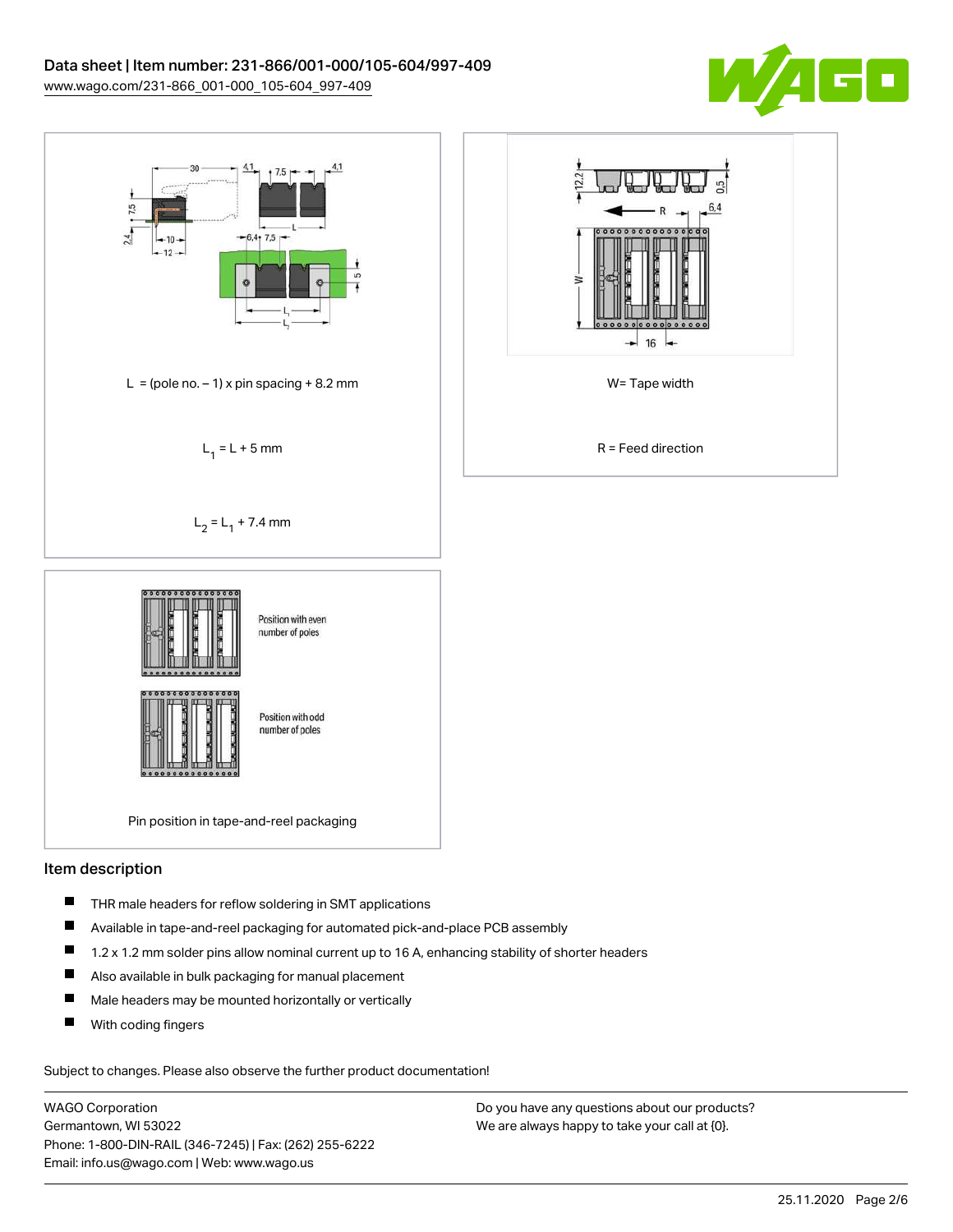

#### Safety information 1:

The MCS – MULTI CONNECTION SYSTEM includes connectors without breaking capacity in accordance with DIN EN 61984. When used as intended, these connectors must not be connected/disconnected when live or under load. The circuit design should ensure header pins, which can be touched, are not live when unmated.

### Data

Electrical data

# Ratings per IEC/EN 60664-1

| Ratings per                 | IEC/EN 60664-1                                                       |
|-----------------------------|----------------------------------------------------------------------|
| Rated voltage (III / 3)     | 500 V                                                                |
| Rated surge voltage (III/3) | 6 <sub>kV</sub>                                                      |
| Rated voltage (III/2)       | 630 V                                                                |
| Rated surge voltage (III/2) | 6 kV                                                                 |
| Nominal voltage (II/2)      | 1000V                                                                |
| Rated surge voltage (II/2)  | 6 kV                                                                 |
| Rated current               | 16 A                                                                 |
| Legend (ratings)            | (III / 2) $\triangleq$ Overvoltage category III / Pollution degree 2 |

#### Ratings per UL 1059

| Approvals per                  | <b>UL 1059</b> |
|--------------------------------|----------------|
| Rated voltage UL (Use Group B) | 300 V          |
| Rated current UL (Use Group B) | 10 A           |
| Rated voltage UL (Use Group D) | 300 V          |
| Rated current UL (Use Group D) | 10 A           |

### Ratings per UL 1977

| Rated voltage UL 1977 | 600V |
|-----------------------|------|
| Rated current UL 1977 |      |

#### Ratings per CSA

| Approvals per                   | <b>CSA</b> |
|---------------------------------|------------|
| Rated voltage CSA (Use Group B) | 300 V      |
| Rated current CSA (Use Group B) | 10 A       |
| Rated voltage CSA (Use Group D) | 300 V      |
| Rated current CSA (Use Group D) | 10 A       |

Subject to changes. Please also observe the further product documentation!

| WAGO Corporation                                       | Do you have any questions about our products? |
|--------------------------------------------------------|-----------------------------------------------|
| Germantown. WI 53022                                   | We are always happy to take your call at {0}. |
| Phone: 1-800-DIN-RAIL (346-7245)   Fax: (262) 255-6222 |                                               |
| Email: info.us@wago.com   Web: www.wago.us             |                                               |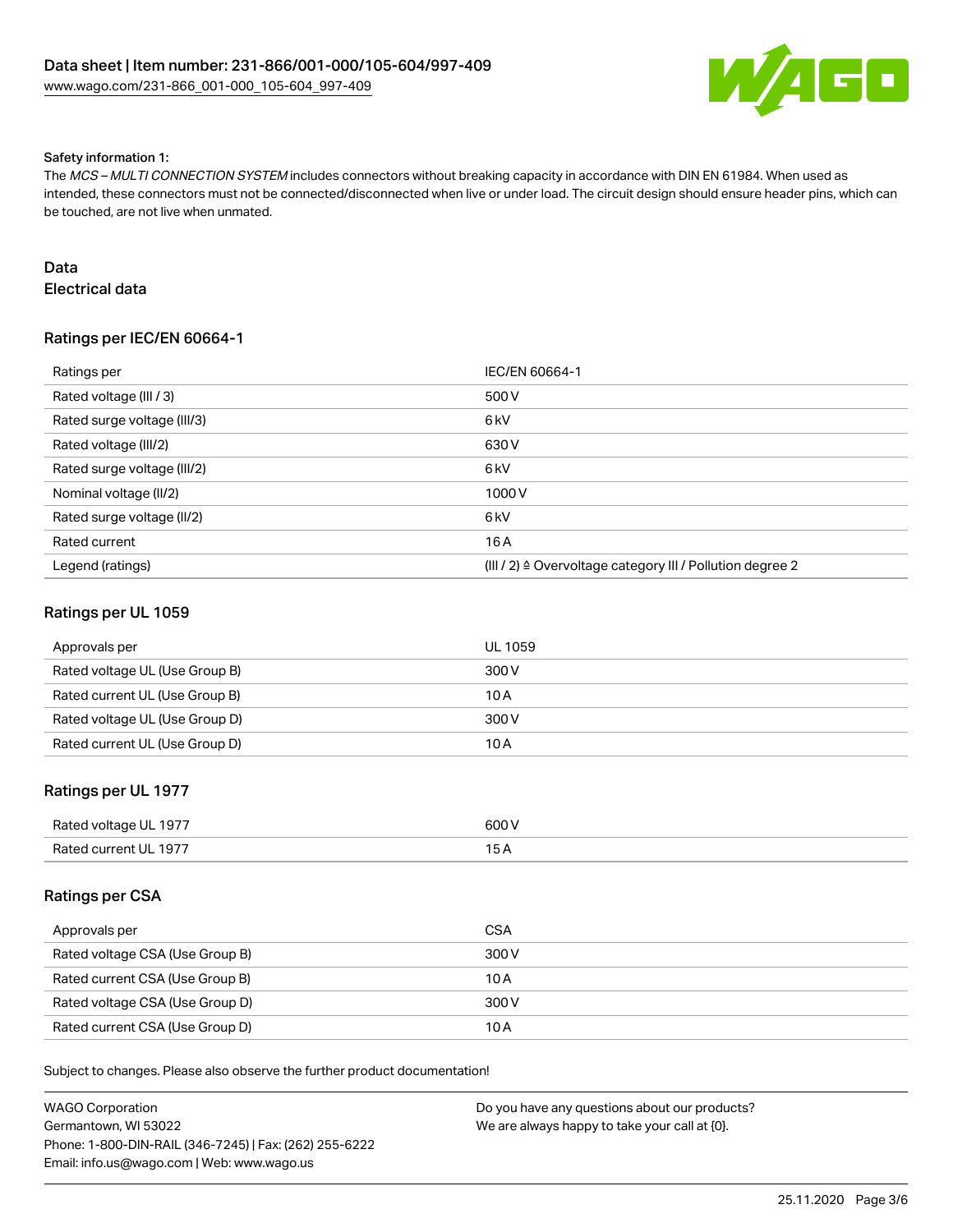

# Connection data

| Pole No.                   |  |
|----------------------------|--|
| Total number of potentials |  |
| Number of connection types |  |
| Number of levels           |  |

### Physical data

| Pin spacing                              | 7.5 mm / 0.295 inch        |
|------------------------------------------|----------------------------|
| Width                                    | 45.7 mm / 1.799 inch       |
| Height                                   | 10.8 mm / 0.425 inch       |
| Height from the surface                  | 8.4 mm / 0.331 inch        |
| Depth                                    | 12 mm / 0.472 inch         |
| Solder pin length                        | $2.4 \text{ mm}$           |
| Solder pin dimensions                    | $1.2 \times 1.2$ mm        |
| Plated through-hole diameter (THR)       | $1.7$ <sup>(+0.1)</sup> mm |
| Reel diameter of tape-and-reel packaging | 330 mm                     |
| Tape width                               | 88 mm                      |

### Plug-in connection

| Contact type (pluggable connector) | Male connector/plug |
|------------------------------------|---------------------|
| Connector (connection type)        | for PCB             |
| Mismating protection               | No                  |
| Mating direction to the PCB        |                     |

# PCB contact

| PCB contact                         | THR                                      |
|-------------------------------------|------------------------------------------|
| Solder pin arrangement              | over the entire male connector (in-line) |
| Number of solder pins per potential |                                          |

# Material Data

| Color                       | black                                   |
|-----------------------------|-----------------------------------------|
| Material group              |                                         |
| Insulation material         | Polyphthalamide (PPA GF)                |
| Flammability class per UL94 | V0                                      |
| Contact material            | Electrolytic copper ( $E_{\text{Cu}}$ ) |

Subject to changes. Please also observe the further product documentation!

| WAGO Corporation                                       | Do you have any questions about our products? |
|--------------------------------------------------------|-----------------------------------------------|
| Germantown, WI 53022                                   | We are always happy to take your call at {0}. |
| Phone: 1-800-DIN-RAIL (346-7245)   Fax: (262) 255-6222 |                                               |
| Email: info.us@wago.com   Web: www.wago.us             |                                               |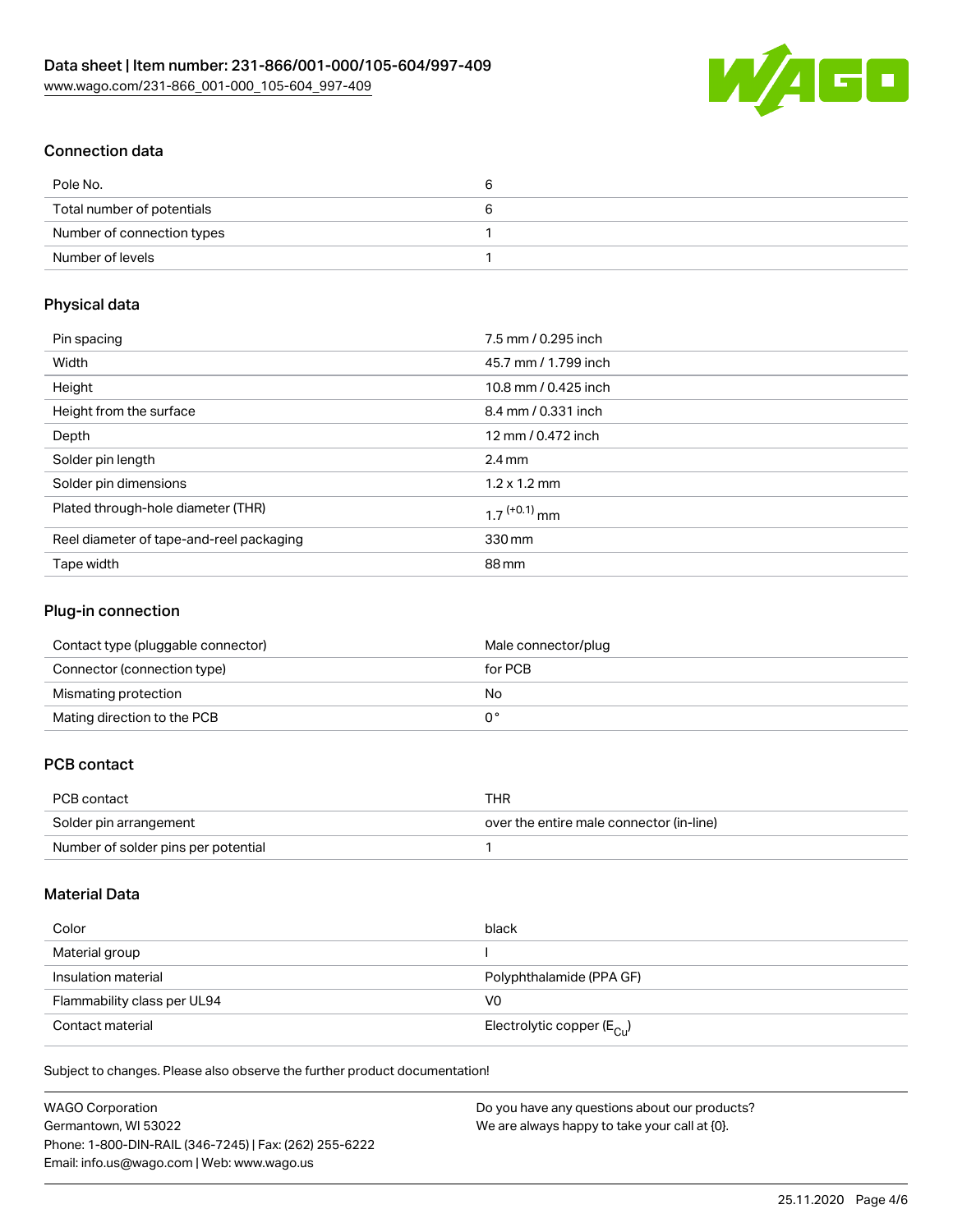[www.wago.com/231-866\\_001-000\\_105-604\\_997-409](http://www.wago.com/231-866_001-000_105-604_997-409)



| Contact plating        | tin-plated |
|------------------------|------------|
| Weight<br>ົ<br><u></u> |            |

### Environmental Requirements

| Limit temperature range | 1000c<br>. UU +<br>-ou<br>. .<br>___<br>$-$ |
|-------------------------|---------------------------------------------|
|-------------------------|---------------------------------------------|

#### Commercial data

| Packaging type        | bag           |
|-----------------------|---------------|
| Country of origin     | DE            |
| <b>GTIN</b>           | 4050821043263 |
| Customs tariff number | 85366990990   |

# Approvals / Certificates

#### Country specific Approvals

|      |                                        |                                 | Certificate |
|------|----------------------------------------|---------------------------------|-------------|
| Logo | Approval                               | <b>Additional Approval Text</b> | name        |
| ЛR   | <b>CSA</b><br>DEKRA Certification B.V. | C <sub>22.2</sub>               | 1466354     |

#### UL-Approvals

|      |                                |                                 | Certificate |
|------|--------------------------------|---------------------------------|-------------|
| Logo | Approval                       | <b>Additional Approval Text</b> | name        |
|      | UR                             | <b>UL 1059</b>                  | E45172      |
| J    | Underwriters Laboratories Inc. |                                 |             |

#### **Counterpart**

| <b>CALL</b> | ltem no.231-206/026-000                                                         |                              |
|-------------|---------------------------------------------------------------------------------|------------------------------|
|             | Female plug; 3-pole; 12 AWG max; pin spacing 7.5 mm; 1 conductor per pole; gray | www.wago.com/231-206/026-000 |

#### Compatible products

#### Coding



Item no.: 231-130 ntem no.. 231-130<br>Coding key; snap-on type; light gray [www.wago.com/231-130](http://www.wago.com/231-130)

Subject to changes. Please also observe the further product documentation!

WAGO Corporation Germantown, WI 53022 Phone: 1-800-DIN-RAIL (346-7245) | Fax: (262) 255-6222 Email: info.us@wago.com | Web: www.wago.us